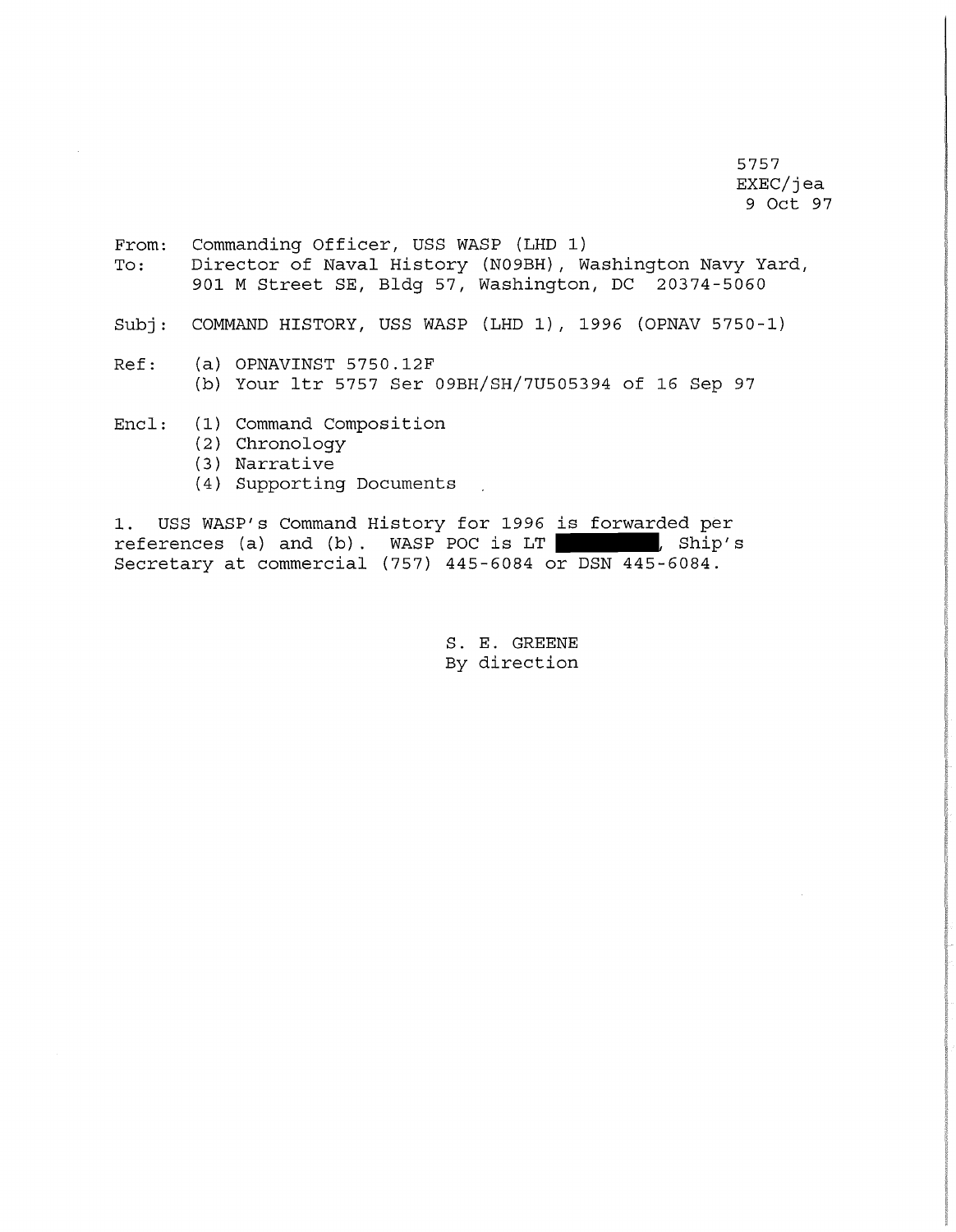### **COMMAND COMPOSITION AND ORGANIZATION**

1. **Mission.** USS WASP (LHD 1) is a multi-purpose amphibious assault ship whose primary mission is to embark, deploy, support and land elements of a Marine Landing Force in amphibious assault operations by helicopter, landing craft, amphibious vehicles, V/STOL or any combination of these methods. USS WASP maintains a secondary mission of sea control.

2. Chain of Command. (Administrative) Amphibious Group TWO Naval Surface Force, U.S. Atlantic Fleet (Operational) Amphibious Squadron FOUR (01 Jan 96 - 29 Feb 96) Amphibious Group TWO (29 Feb 96 - 31 Dec 96) SIXTH FLEET (01 Jan 96 - 09 Feb 96) SECOND FLEET (09 Feb 96 - 29 Feb 96) COMNAVSURFLANT (29 Feb 96 - 31 Dec 96)

## 3. **Conunanding Officer.**

01 Jan 96 - 12 Apr 96 12 Apr 96 - 31 Dec 96 Captain S. C. Greenawalt, USN Captain R. A. Duffy, USN

## 4. **Embarked/Attached Conunands and Detachments.**

Commander Amphibious Squadron FOUR Captain C. C. Buchanan - (01 Jan 96 - 31 Mar 96) Commander TWO SIX Marine Expeditionary Unit Colonel J. R. Battaglini - (01 Jan 96 - 27 Feb 96) Marine Medium Helicopter Squadron TWO SIX FOUR (Reinforced) (01 Jan 96 - 27 Feb 96) Battalion Landing Team TWO / SIX (01 Jan 96 - 27 Feb 96) Marine Service Support Group TWO SIX (01 Jan 96 - 27 Feb 96) Helicopter Combat Support Squadron EIGHT Detachment TWO (01 Jan 96 - 28 Feb 96) Assault Craft Unit FOUR Detachment TWO LCAC 08/LCAC 38/LCAC 53: (01 Jan 96 - 28 Feb 96)

# 5 . **Homeport.**

United States Naval Station, Norfolk, Virginia.

Enclosure (1)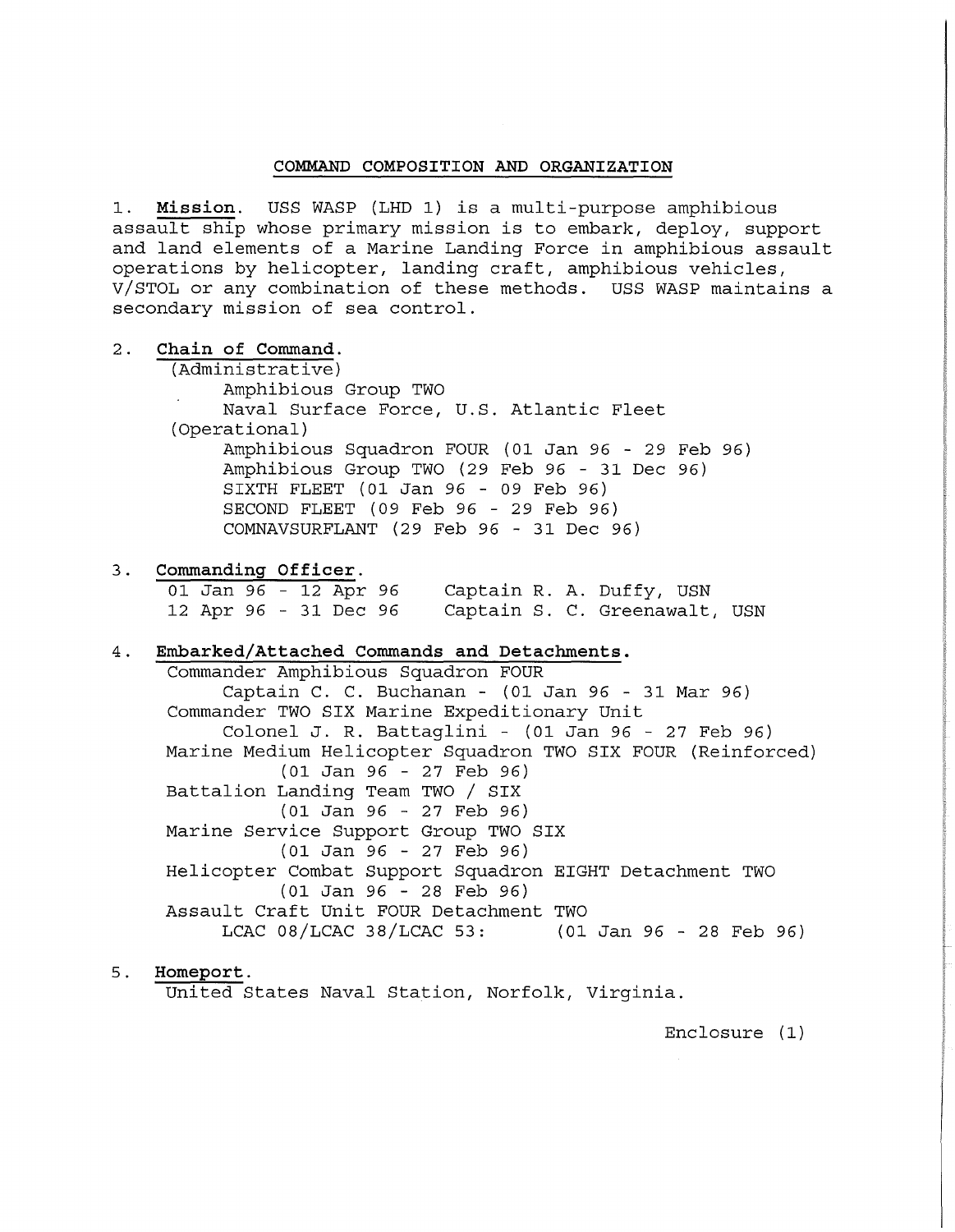#### CHRONOLOGY

January 1996

01 Jan Moored port side to, Diga Di Punta Riso, Brindisi, Italy.<br>1 02 Jan 02 Jan 19 Hosted visit by the Captain of the Port of Brindisi.<br>03 Jan 10 Underway, enroute Eastern Adriatic in support of Underway, enroute Eastern Adriatic in support of Operation JOINT ENDEAVOUR. Steaming in company with USS SHREVEPORT (LPD-12), USS MONTEREY (CG-SS) and USS WHIDBEY ISLAND (LSD-41). 06 Jan Conducted CIWS pre-action calibration firing exercise.<br>08 Jan USS MONTEREY (CG-55) detached. USS SCOTT (DDG-995) USS MONTEREY (CG-55) detached. USS SCOTT (DDG-995) joined the Amphibious Readiness Group. 09 Jan Conducted Division Maneuvering Tactics with USS SHREVEPORT (LPD-12), USS WHIDBEY ISLAND (LSD-41), and USS SCOTT (DDG-99S) . Conducted LCAC operations for training. 14 Jan Conducted Underway Replenishment for fuel and stores with USNS LEROY GRUMMAN (TA0-19S). USS SCOTT (DDG-99S) detached. USS SOUTH CAROLINA (CGN-37) joined the Amphibious Readiness Group. 20 Jan Hosted visit and tour by the Deputy Commander, French Mediterranean Fleet, Rear Admiral Celerier. Conducted Underway Replenishment for fuel with USNS LEROY GRUMMAN (TA0-19S). 23 Jan Hosted visit by the Commander, Italian Third Naval District, Rear Admiral Bolongaro. Lost fires in all boilers. Ship adrift for approximately four hours in the vicinity of 41-17.7N / 017-14.4E. Casualty due to a failed motor-operated fuel oil suction valve. 27 Jan Conducted CIWS pre-action calibration firing exercise. 29 Jan WASP detached from USS SHREVEPORT, USS WHIDBEY ISLAND (LSD-41), and USS SOUTH CAROLINA (CGN-37). Transited the Straits of Otranto enroute Corfu, Greece. Anchored off Corfu, Greece for a port visit. Liberty granted crew and embarked personnel. 31 Jan Underway, enroute Port Said, Egypt for contingency operations.

Enclosure (2)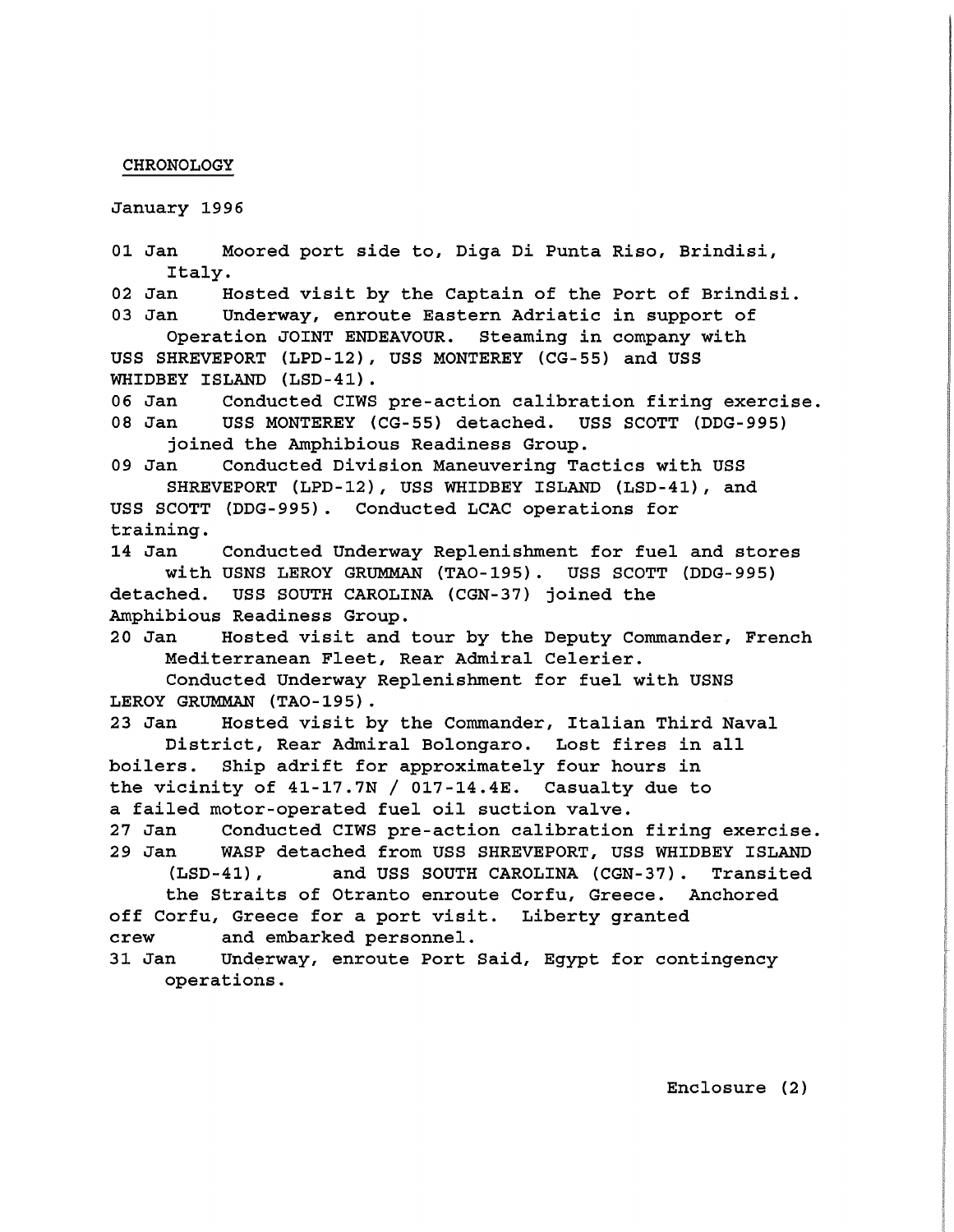February 1996

01 Feb Rendezvoused with USS SHREVEPORT (LPD-12) and USS WHIDBEY ISLAND (LSD-41) and continued transit to Port Said, Egypt for contingency operations. Conducted Underway Replenishment for fuel with USNS BIG HORN (TA0-198). 03 Feb Arrived off Port Said, Egypt. Steaming in MODLOC awaiting developments for contingency operations. USS SHREVEPORT (LPD-12) detached and proceeded to Haifa, Israel for emergency repairs. 05 Feb USS SHREVEPORT rejoined Amphibious Readiness Group.<br>07 Feb Commenced transit to western Mediterranean Sea for Commenced transit to western Mediterranean Sea for Amphibious Readiness Group turnover with the USS GUAM

(LPH-9) Amphibious Readiness Group. Amphibious Readiness Group delayed due to bad weather. Remained in MODLOC off Cape Said, Egypt.

09 Feb Recommenced transit to Western Mediterranean.<br>11 Feb Rendezvoused with USS GUAM Amphibious Readine

Rendezvoused with USS GUAM Amphibious Readiness Group for turnover.<br>12 Feb Conducte

Conducted Full Power run.

14 Feb Transited the Straits of Gibraltar. Departed the Mediterranean Sea and entered the Atlantic Ocean. Disembarked LCACs for equipment washdown. Moored starboard side to, Pier One, Naval Station, Rota, Spain. Commenced space and equipment washdown.

- 15 Feb Commander Sixth Fleet, Vice Admiral Pilling, arrived for a visit.<br>16 Feb Complet
- Completed washdown. All areas and equipment inspected satisfactorily by agricultural inspector. Underway,
- enroute Morehead City, North Carolina for Marine

offload. Re-embarked LCACs for return to CONUS

transit.

- 21 Feb Conducted CIWS Pre-action Calibration firing exercise. Member of COMPHIBRON FOUR staff, YNCS (SW/AW) James R. Anderson passed away due to cardiac arrest.
- 24 Feb Conducted memorial service for YNCS (SW/AW) James R. Anderson from COMPHIBRON FOUR staff. Conducted 21 Gun salute and placed memorial wreath in water at position  $31-34.0N / 063-02.6W$ .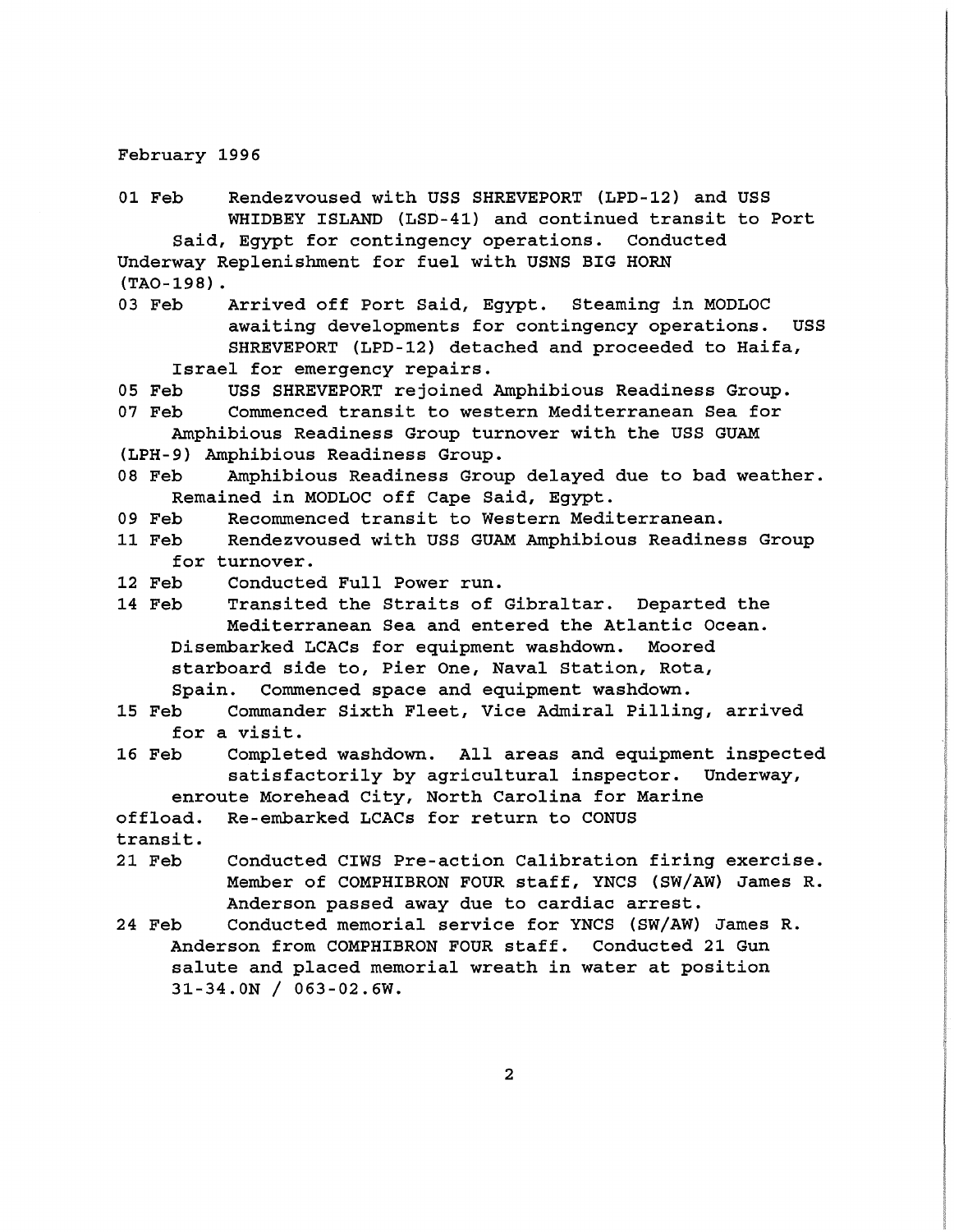26 Feb Disembarked LCACs for Marine offload. Anchored in Anchorage area "A" off Morehead City, North Carolina for Marine offload. Deputy TWO MEF arrived for visit. Commenced offload of 26 MEU personnel and equipment. 27 Feb Embarked LCU 1645 and 1654 for transit to Norfolk. Completed offload of 26 MEU equipment and personnel. Underway enroute Naval Station, Norfolk, Virginia in company with USS SHREVEPORT {LPD-12) and USS WHIDBEY ISLAND {LSD-41) . 28 Feb Disembarked LCU-1645 and LCU-1654 for return to Naval Amphibious Base, Little Creek. Disembarked HC-Eight Detachment Two aircraft. Moored starboard side to, Pier Seven North, Naval Station, Norfolk, Virginia.

Completed MED 3-95 Deployment. Commenced postdeployment leave and stand-down period.

March 1996

- 01 Mar Moored starboard side to, Pier Seven North, Naval Station, Norfolk, Virginia. Post deployment leave and stand-down period continues.
- 30 Mar Completed post-deployment leave and stand-down period.

April 1996

01 Apr Moored starboard side to, Pier Seven North, Naval Station Norfolk, Virginia.

02 Apr Underway, enroute G-2 Anchorage in Hampton Roads for ammunition off-load. Anchored at G-2 Anchorage and commenced ammunition offload in preparation for Complex Overhaul.

05 Apr Completed ammunition offload. Underway, enroute Naval Station, Norfolk. Moored starboard side to, Pier Seven North, Naval Station, Norfolk, Virginia.

12 Apr Conducted Change of Command. Captain Stanton C. Greenawalt relieved Captain Raymond A. Duffy as Commanding Officer, USS WASP.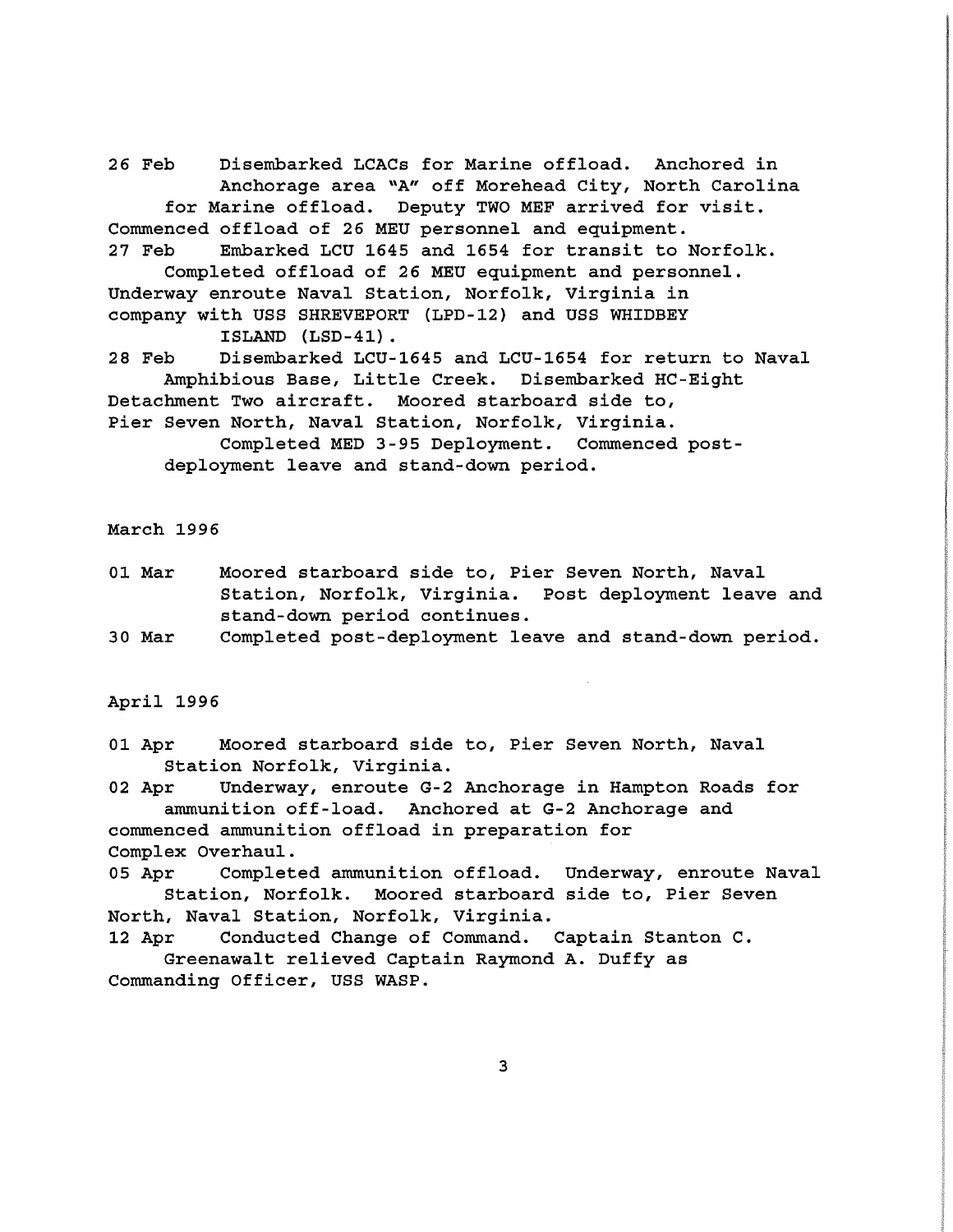15 Apr Underway, enroute Norfolk Naval Shipyard for Complex Overhaul. Ship moved under tug power, propulsion plant secured. Entered Drydock Number Eight, stern in, Norfolk Naval Shipyard, Portsmouth, Virginia. Commenced Complex Overhaul. Crew move-off complete. Crew residing at Norfolk Naval Shipyard Bachelor Enlisted Quarters. Duty Sections residing in APL-42 moored alongside Drydock Number Eight.

### May 1996

01 May In Drydock, stern in, Drydock Number Eight, Norfolk Naval Shipyard, Portsmouth, Virginia. Continuing Complex Overhaul.

### June 1996

01 Jun In Drydock, stern in, Drydock Number Eight, Norfolk Naval Shipyard, Portsmouth, Virginia. Continuing Complex Overhaul.

20 Jun Received notification of the suicide of PHAN Cheyenne W. Ryder, USN. Service member assigned to OT Division in Operations Department.

July 1996

01 Jul In Drydock, stern in, Drydock Number Eight, Norfolk Naval Shipyard, Portsmouth, Virginia. Continuing Complex Overhaul.

02 Jul Received notification of selection as Runner-up for the 1996 CAPT Edward F. Ney Memorial Award for Food Service Excellence.

04 Jul Conducted "Let Freedom Ring" bell ringing ceremony.

# 4

# August 1996

01 Aug In Drydock, stern in, Drydock Number Eight, Norfolk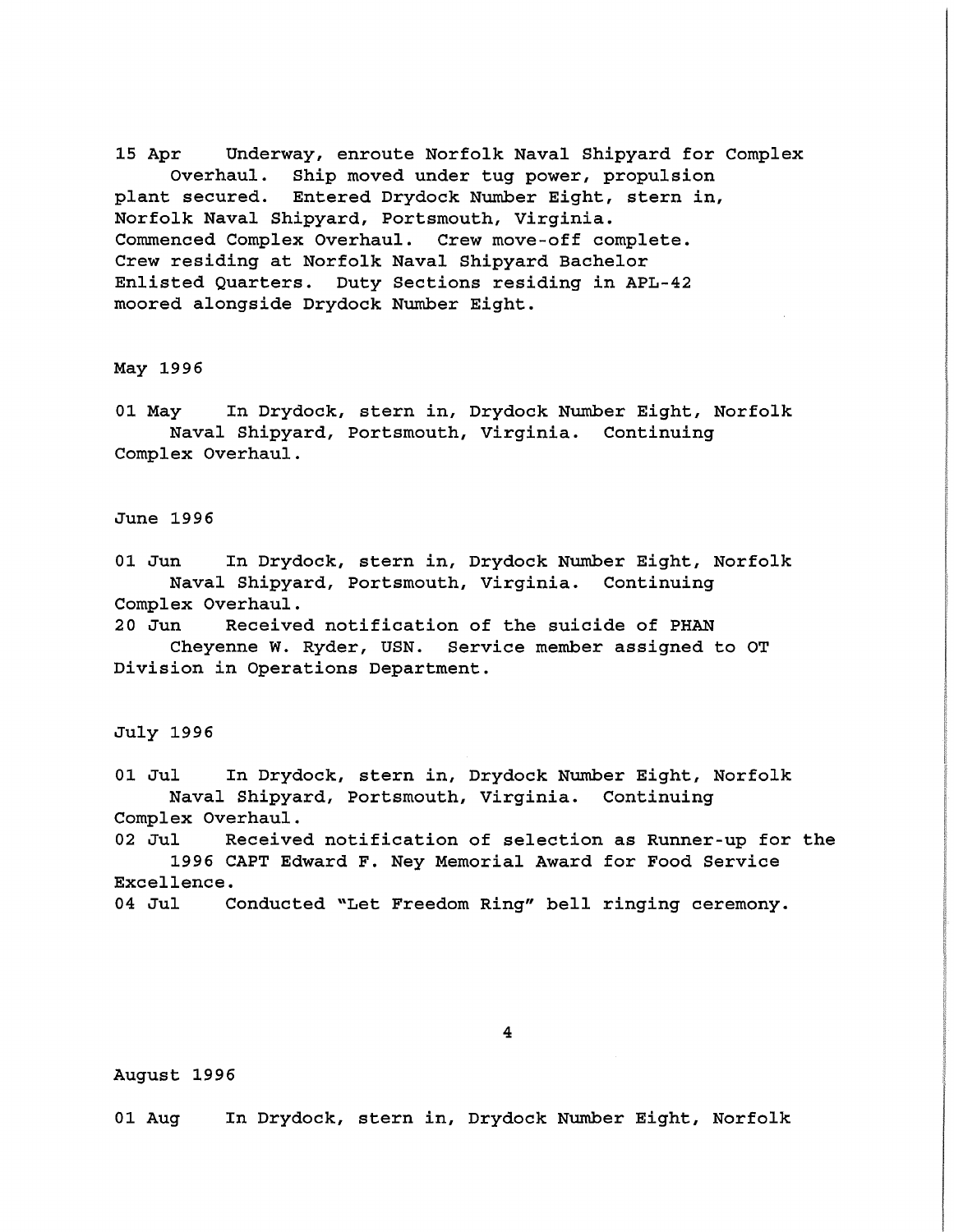Naval Shipyard, Portsmouth, Virginia. Continuing Complex Overhaul.

September 1996

01 Sep In Drydock, stern in, Drydock Number Eight, Norfolk Naval Shipyard, Portsmouth, Virginia. Continuing Complex Overhaul.

October 1996

01 Oct In Drydock, stern in, Drydock Number Eight, Norfolk Naval Shipyard, Portsmouth, Virginia. Continuing Complex Overhaul.

10 Oct Drydock partly filled and drained to reposition ship and test watertight integrity of hull.

15 Oct Drydock flooded and opened to the sea. Ship floated clear, moored as before.

November 1996

01 Nov In Drydock, stern in, Drydock Number Eight, Norfolk Naval Shipyard, Portsmouth, Virginia. Continuing Complex Overhaul.

22 Nov APL moved and moored to immediately forward of Drydock Number Eight on the starboard side.

December 1996

01 Dec In Drydock, stern in, Drydock Number Eight, Norfolk Naval Shipyard, Portsmouth, Virginia. Continuing Complex Overhaul. 16 Dec Commenced holiday leave period.

5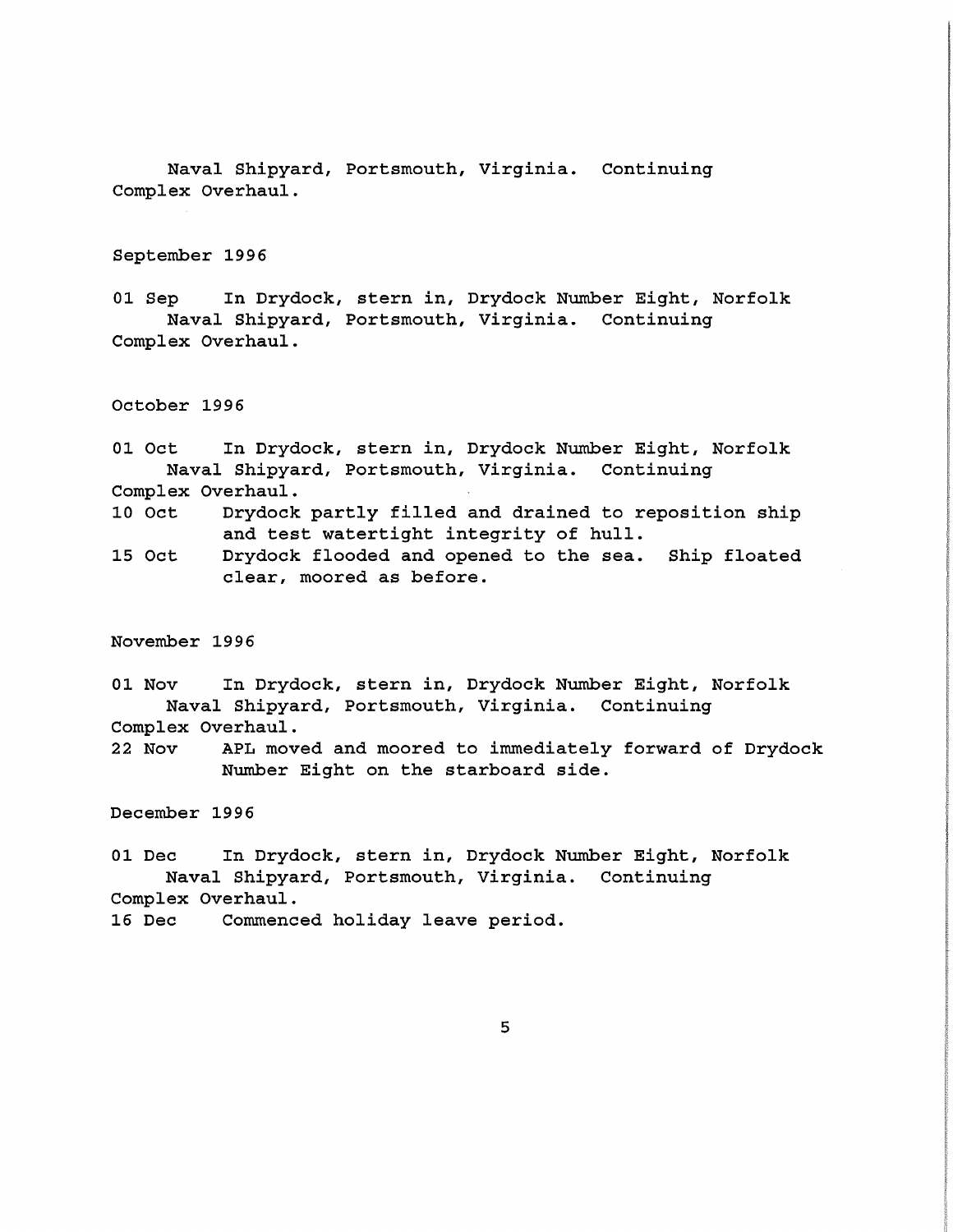### **NARRATIVE**

WASP commenced 1996 moored at Diga Di Punta Riso, Brindisi, Italy enjoying a much needed port visit. On 02 January, she hosted the Captain of the Port of Brindisi for a luncheon and tour. Underway on 03 January, WASP proceeded to the Eastern Adriatic to continue her support of Operation JOINT ENDEAVOUR<br>ting as the Ready Reserve for the Implementation Forces. While acting as the Ready Reserve for the Implementation Forces. in this area, her Amphibious Readiness Group was comprised of USS SHREVEPORT (LPD-12), USS MONTEREY (CG-55), and USS WHIDBEY ISLAND (LSD-41) . WASP conducted numerous exercises and training events including a CIWS pre-action calibration firing (06 January), LCAC operations (09 January), and Division Tactical Maneuvers with SHREVEPORT, USS SCOTT (DDG-995) (replaced MONTEREY on 08 January), and WHIDBEY ISLAND (09 January). On 14 January and again on 20 January, the ARG refueled from USNS LEROY GRUMMAN (TA0-195). Fourteen January also saw SCOTT detached, replaced by USS SOUTH CAROLINA (CGN-37) as escort.

WASP hosted two additional VIP visits during the month of January. On 20 January, the Deputy Commander of the French Mediterranean Fleet, Rear Admiral Celerier came aboard for a visit and tour. And, on 23 January, WASP hosted a visit, including lunch and a tour by the Commander, Italian Third Naval District, Rear Admiral Bolongaro. Twenty-three January also saw WASP suffer a loss of fires in all boilers. While conducting single boiler operations, she suffered a casualty to a motoroperated fuel oil suction valve, extinguishing fires in the online boiler. The ship was without propulsion for approximately four hours until fires were restored. Electrical power was supplied by the Emergency Diesel Generators. No personnel casualties were encountered. On 29 January, WASP detached from the rest of the ARG and proceeded out of the Adriatic to a much needed port visit at Corfu, Greece. Liberty was granted the crew and embarked personnel. On 31 January, WASP received additional tasking to sortie for support of contingency operations in the Eastern Mediterranean. Upon recalling all personnel from liberty, she was underway by early afternoon, enroute at high speed for the waters off Port Said, Egypt.

Enclosure (3)

February saw WASP continuing her transit toward Egyptian waters. On 01 February, she rendezvoused with USS SHREVEPORT and USS WHIDBEY ISLAND, and also refueled from the USNS BIG HORN (TAO-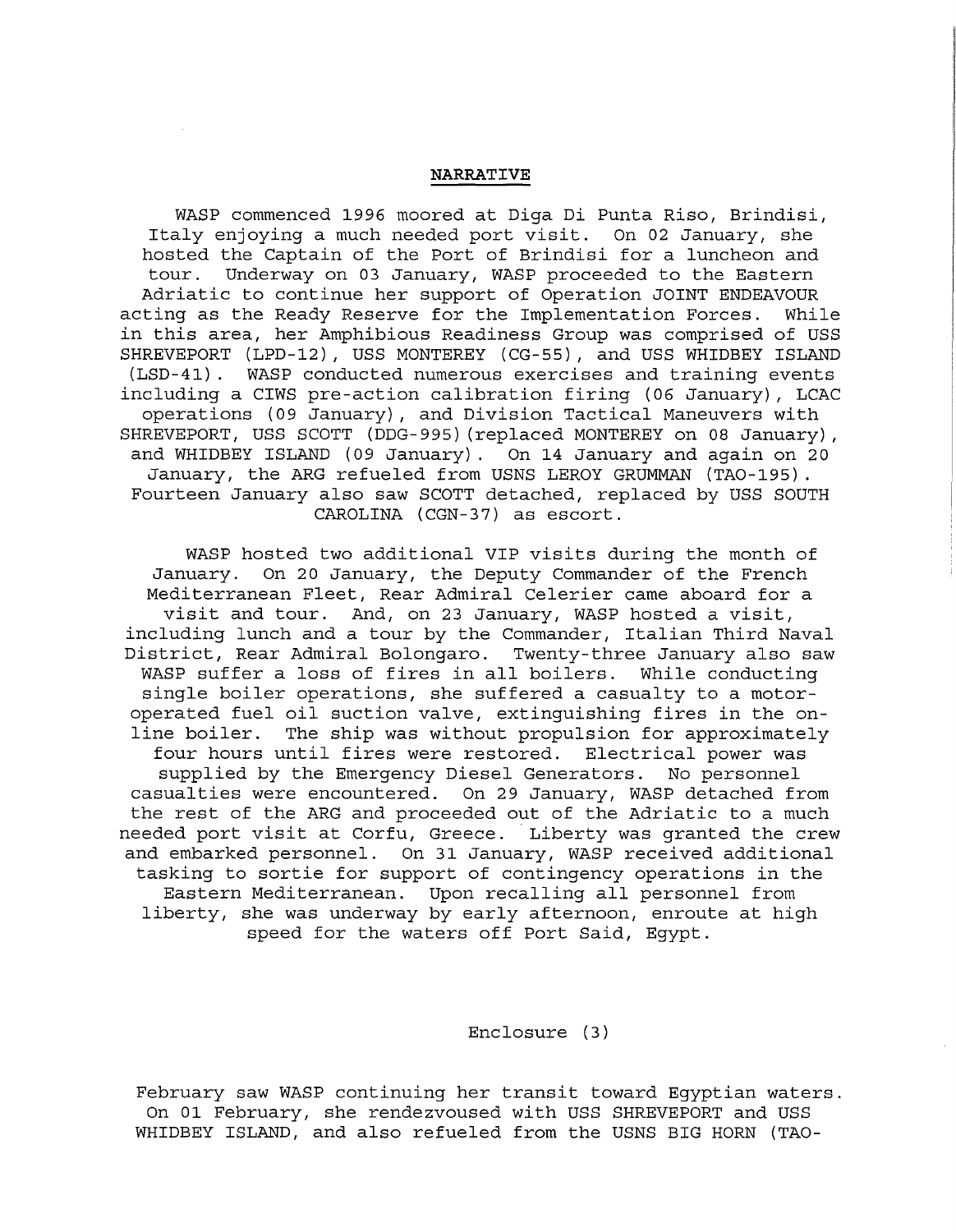198). On 03 February, The WASP ARG arrived off Port Said, Egypt to await political developments. USS SHREVEPORT was detached to proceed to Haifa, Israel for emergency repairs. The ARG remained on station awaiting a possible Non-Combatant Evacuation of

American citizens from the country of Sudan. The ships prepared for a possible transit of the Suez Canal.

Shreveport rejoined the ARG on 05 February. On 07 February, the political situation in Sudan eased, and the ARG was released from contingency support operations. The ARG commenced the transit to the Western Mediterranean for turnover with the USS GUAM (LPH-9) ARG. The transit was delayed over 24 hours due to inclement weather. The ARG experienced high winds and blowing sand, at times reducing visibility to less than 1000 yds. On 09 February, the weather abated, and the ARG continued the transit West. Eleven February saw WASP and her consorts rendezvous with the GUAM ARG for turnover off the southeast coast of Sicily. Upon completion, WASP and her accompanying ships continued their transit west, passing through the Straits of Gibraltar and arriving at Rota, Spain for equipment washdown on 14 February. On 15 February, WASP hosted a visit from Commander, SIXTH FLEET, Vice Admiral Pilling. All areas, spaces, and equipment were satisfactorily inspected on 16 February, and WASP departed enroute Morehead City, North Carolina.

On 21 February, YNCS (SW/AW) James R. Anderson, USN, suffered a cardiac arrest and passed away during off-duty physical fitness training in the ship's gym. Funeral services were conducted and a memorial wreath was placed in the water at position 31-34.0N / 063-02.6W on 24 February. The body was flown to Bermuda for further transfer to CONUS. On 25 February, WASP debarked the Harrier detachment of HMM-264. Twenty-six February saw WASP anchoring in Anchorage "A" off Morehead City, North Carolina and commencing the offload of TWO SIX MEU. On 27 February, WASP completed the offload of TWO SIX MEU and embarked LCU-1645 and LCU-1654 for the transit to Naval Station, Norfolk. LCACs 08,

38, and 58 returned onboard USS Whidbey Island. On 28 February, WASP disembarked her two LCUs in the vicinity of Lynnhaven Anchorage off Thimble Shoal Channel prior to returning to port. She then moored to Pier Seven North, Naval Station, Norfolk, and commenced her post deployment leave and stand down period.

The month of March began with WASP at Pier Seven conducting her